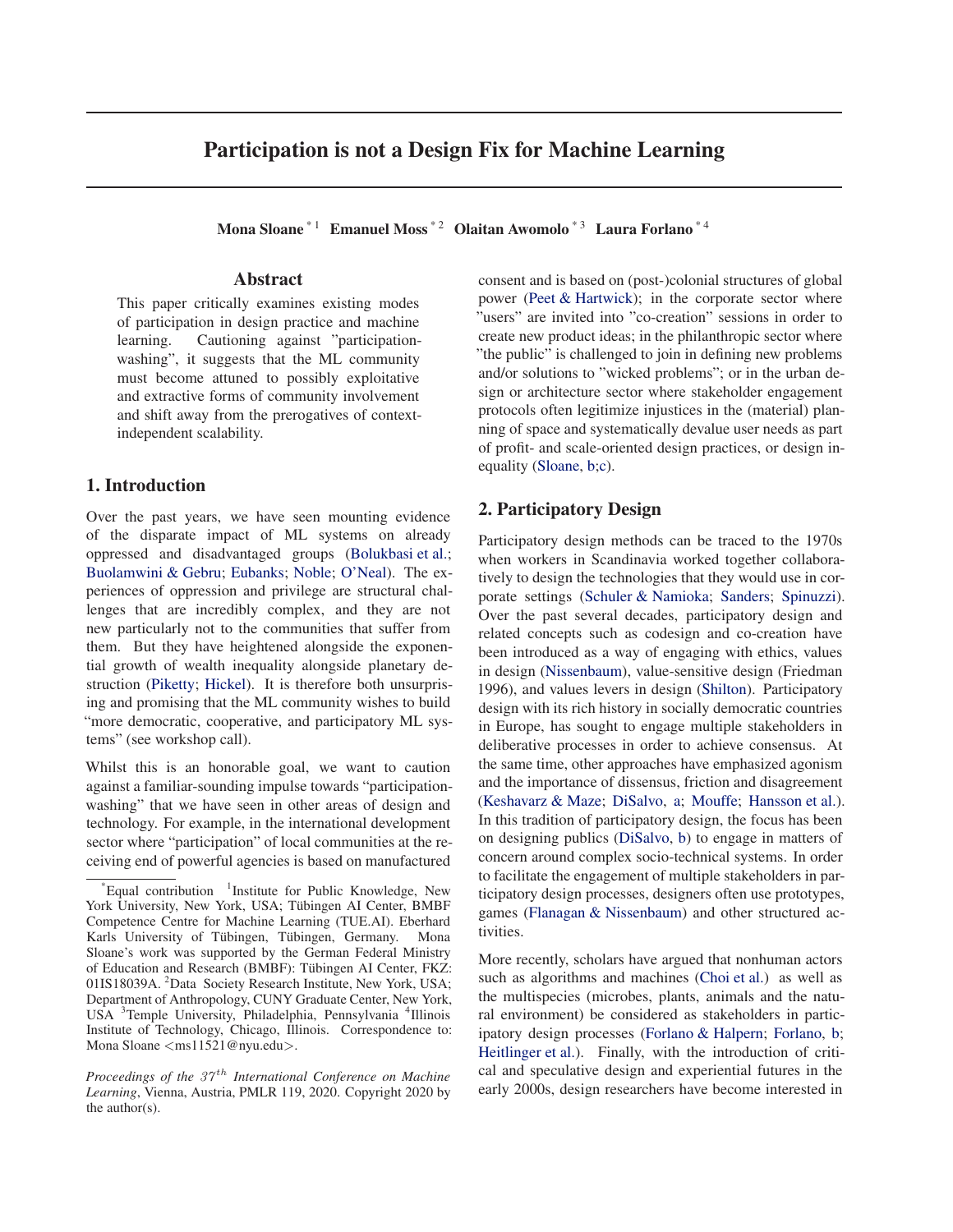the ways in which participatory design and design futures might come together to create new modes of experiential futures (Candy; Candy & Dunagan), design fiction (Bleecker; Forlano & Mathew), speculative design (Dunne & Raby), speculative civics (DiSalvo et al.) and critical futures (Forlano & Halpern; Forlano, c) in order to think through the social consequences of emerging technologies.

Participatory design methods have often been seen as a way of overcoming supposed difficulties that users have in understanding ostensibly complex technologies, particularly in healthcare settings (Neuhauser & Kreps). Participatory methods have also been employed where designers anticipate public resistance or skepticism to a product or service (Asaro). The use of participatory methods in technology settings follows the development of participatory methods in other domains, particularly international development (Peet & Hartwick) where participation was seen as a means for overcoming local resistance to international development schemes (Goldman).

ML already incorporates certain forms of participation throughout the design of models and their integration into society, however participatory design practices from other domains hold important lessons for ML. We will expand the notion of "participation" beyond the forms of involvement that are commonly understood as participatory design. Following the review of key literature on participatory design and ML, we will introduce three different forms of participation: participation as work, participation as consultation, participation as justice, each illustrated with a list of examples. Through this framing, it becomes possible to understand how participatory design, a necessarily situated and context-dependent endeavor, articulates with industrial prerogatives of context-independent scalability. It also becomes possible to recognize where the discourse of participation fails to account for existing power dynamics and obscures the extractive nature of collaboration, openness, and sharing, particularly in corporate contexts. We conclude the paper with a set of recommendations drawn from considering a more expansive definition of participation in the context of ML.

# 3. Different Forms of Participation

## 3.1. Participation as Work

Much of ML plays out upon what is an intensely participatory field. Whether acknowledged or not, a broad range of participants play an important role in producing the data that is used to train and evaluate ML models. For example, ImageNet, which laid the foundations for deep learning and most image recognition applications and is still used for ML benchmarking, is an dataset of millions of images, taken by hundreds of thousands of people, scraped from the open web and labeled by mTurk workers (Krizhevsky et al.). Image classification tools are often built on top of models trained on the ImageNet dataset. Photographers, web designers, and mTurk workers all participate in every such application. A similar case presents itself for Natural Language Processing applications which, for over a decade, have sourced from Wikipedia for training language corpora (Gabrilovich & Markovitch).

Billions of ordinary web users also continually participate in the production and refinement of ML, as their online (and offline) activities produce neatly labeled rows of data on how they click their way around the web, navigate their streets, and engage in any number of other commercial, leisure, or romantic activities (Mayer-Schönberger  $&$  Cukier). Users also improve the performance of ML models as they interact with them, a single unanticipated click can update a model's parameters and future accuracy. This work sometimes is so deeply integrated into the ways in which users navigate the Internet that it is performed unconsciously, e.g. when using Google Maps and producing data movement patterns that enable traffic predictions. But other times it becomes more conscious, e.g. when classifying photos when completing a reCAPTCHA (O'Malley), or ranking Uber drivers (Rosenblat). Where ML technology does not live up to it's mythos, people work behind the veil to complete tasks as if by the magic of AI. Behind some mobile apps claiming to use AI are real people transcribing images of paper receipts and populating a purchase history database (Gray & Suri), moderating content (Roberts). The labor of integrating new technologies, such as AI applications, into everyday life and existing work processes and even out their rough edges, e.g. in healthcare (Sendak et al.), is the "human infrastructure" without which the socio-technical system cannot function (Elish & Mateescu). Labor, here, is multi-layered and includes affective and emotional labor, e.g. coping with stress and sleep-deprivation when integrating medical devices into everyday life (Forlano, a), or social labor, e.g. when explaining ML outcomes to users or even out their glitches such as when chatbots fail. All this work often happens without consent or acknowledgement, and remains uncompensated. Such ML design processes are cases of "designing for", i.e. processes that are void of a genuine integration of design users, relying on them to make the design product work ex post.

#### 3.2. Participation as Consultation

In the case of participation as consultation, cf. (Martin Jr. et al., 2020), designers and technologists engage in episodic, short-term projects in which diverse stakeholders might be consulted at various stages of the process. This model is most common in architecture and urban planning as well as among major philanthropic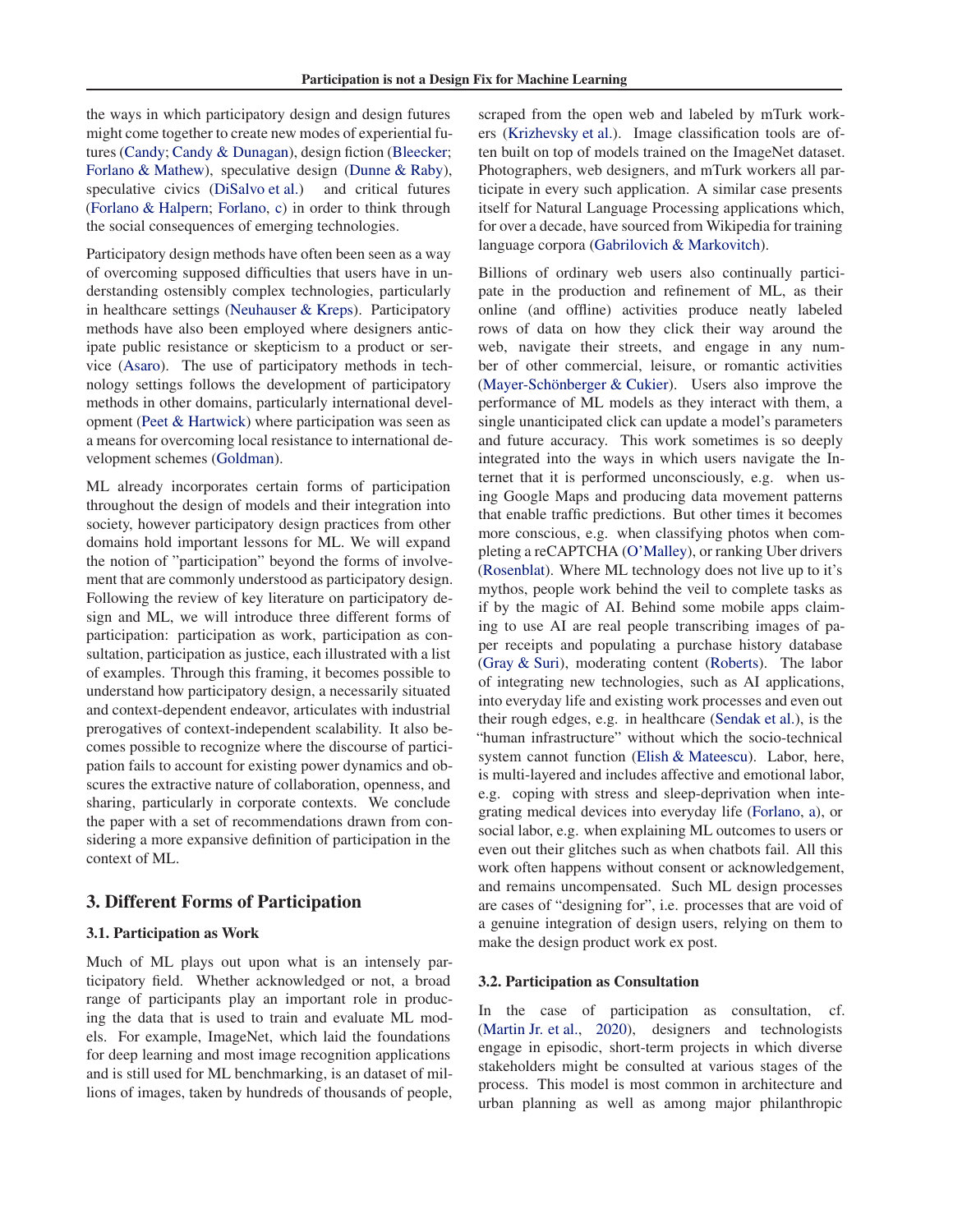foundations and private corporations. Architecture and urban planning practices use citizen participation approaches to engage different stakeholder groups in project development. As these projects are complex and have significant socio-economic impacts on communities, participatory workshops can provide an integrated framework where experts work with stakeholder groups to identify context-specific needs (Bratteteig & Verne; Saad-Sulonen & Horelli). Here, participation might be facilitated through small, face-to-face workshops or larger design sprints or hackathons as well as through the use of online platforms for crowdsourcing ideas.

There are several challenges that can limit the effectiveness of participation as consultation. For a variety of reasons including intellectual property concerns, in this model, longterm partnerships are either impossible, undesirable, unnecessary or cost prohibitive. As this type of top-down design process also takes the form of "designing for" a particular group without an ongoing commitment to their inclusion in the process, systemic inequalities that can be hard-coded into consultation and representation protocols (Sloane, c). Experts do not often have a good understanding of how to design effective participatory processes or engage the right stakeholders to achieve the desired outcomes. A third challenge occurs as cities begin to require participation workshops as part of the permitting and approvals process. Participation workshops can become performative, where experts do not actually take the needs or recommendations of the different stakeholder groups into consideration (Crosby et al.).

## 3.3. Participation as Justice

In the case of participation as justice, designers and technologists engage in more-long term partnerships with diverse stakeholders. In order to build trust, it is important to create ongoing relationships based on mutual benefit, reciprocity, equity and justice. Here, all members of the design process engage in more tightly coupled relationships with more frequent communication (which often happens through a blended communication and interaction approach, e.g. online/offline). The canon of participation as collaboration notably comprises participatory action research, which is focused on researchers and participants undertake action-oriented and self-reflexive practices that leads to them having more control over their lives (Baum et al.); infrastructuring, which centers designers' locations, the materials and systems intrinsic to designing, as well as (community) capacity building (Agid; Hillgren et al.; Le Dantec & DiSalvo); design justice, which goes beyond value-focused design and centers typically marginalized groups in collaborative and creative design processes that challenge and dismantle the matrix of domination, i.e. white supremacy, heteropatriarchy, capitalism, and settler colonialism (Costanza-Chock); crip technoscience, which refuses demands to eliminate disability, underscores that disabled people are expert designers of everyday life, and centers technoscientific activism, critical design practices, and disability justice (Hamraie & Fritsch); data feminism, which focuses on ideas of intersectional feminism (D'Ignazio & Klein); and tech activism and resistance, both from people affected by potentially harmful technology, such as the Atlantic Towers Resident Association in Brooklyn, NY (Gagne) and those designing it, see for example the Tech Worker Movement (Tarnoff), or a mix of both, such as Data for Black Lives, Black in AI, or LatinX in AI. What ties these approaches together is favoring using language around "designing with" in order to ensure that outcomes are valuable to people from diverse backgrounds and communities, including the disability community. Participation as justice has social and political importance, but it may be difficult to do it well, especially in a corporate context. Here, design justice can almost be seen as an oxymoron: given the extractive and oppressive capitalist logics and contexts of ML systems, it appears impossible to design ML products that are genuinely "just" and "equitable".

# 4. Critiques of Participation

The dominant mode of extraction within the ML industry is deeply entangled with the capitalist paradigm of scale, referring to the ability to gain revenue at a greater proportion per unit cost of inputs (Chandler & Hikino). But as a tech industry buzzword, the verb "to scale" refers to the ability of products to spread far beyond the context of development to new applications in new markets. Part of the promise of ML is that statistical generalizations learned from finite datasets will allow for inferences to be made across broader contexts, and that capabilities engendered by ML can be applied to additional settings without adding proportional costs. However, datasets are deeply contextbound, and that context, as well as the appropriateness of the use of those datasets, is lost in the scaling of ML applications (boyd & Crawford).

Acknowledging the modes of participation that are already components of ML challenges understandings of how these tools are able to scale. As such technologies scale across contexts, the generalizations that are learned inevitably require updating, by providing additional training data or correcting errors (Selbst et al.). This often requires the participation of users interacting with the system who experience the friction of providing additional information to the system (as with CAPTCHAs) or bearing the burden of system errors. As discussed above, representation/consultation is often prohibitively costly. Where a cost-benefit analysis may encourage such forms of participation in the earlier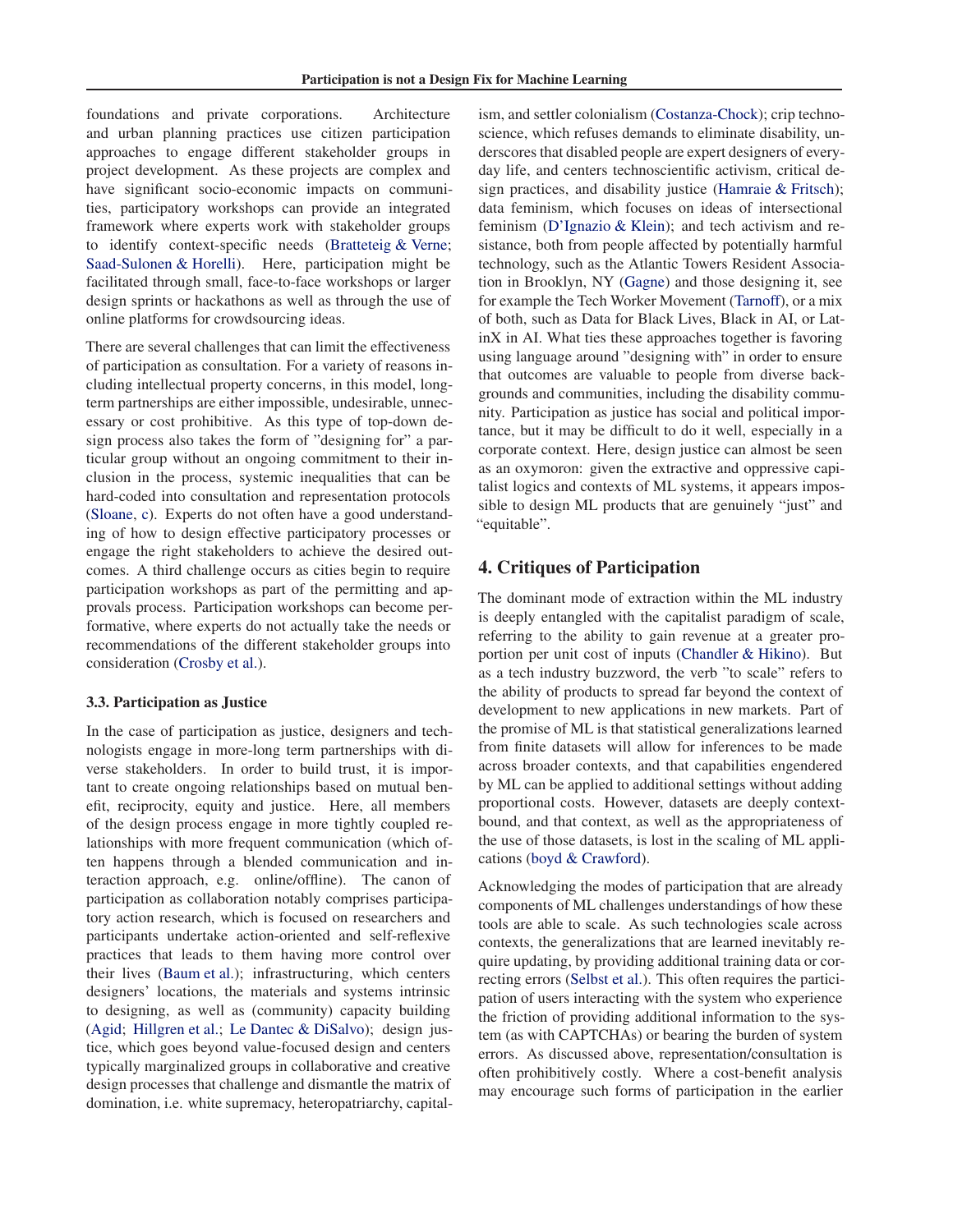stages of product development, in later stages that product is expected to scale without incurring additional costs. The initial utility of representative and consultative forms of participation are thus diluted as products scale beyond the context in which that mode of participation contributed to the overall design of the product in earlier stages. For ML products to simultaneously scale and engage in meaningful partnerships oriented toward justice, they also require additional inputs of participation, and budgets must be set aside for that.

This can be thought of as levelling the playing field of futuring: product futures are often made very concrete for venture capitalists. But what kind of imaginative work do entrepreneurs do when it comes to the communities that they seek out as users (or targets) of their products? There is an existing imbalance between market-fit and communityfit. To address that and pave the way for design justice processes to become integral to ML, it is key to expand the notion of value beyond monetary value and the extractive logics underpinning the invasive data collection that is necessitated by most ML system designs. Promising developments have recently been made in the context of Indigenous data sovereignty which includes access, control and governance of Indigenous data (Anderson & Hudson).

Against that backdrop we suggest three cues for considering participation in ML in a more equitable way:

1. Recognize participation as work. Users already labor in, for, and through ML systems across a number of dimensions (affective, social, emotional). This labor upholds and improves ML systems and therefore is valuable for the owners of the ML systems. To acknowledge that, users should be asked for consent, be provided with opt-out options or alternatives, and, if they chose to participate through labor, be offered compensation. This could mean to clarify when and how data generated by user behaviour is used for the training and improvement of ML systems (e.g. via a banner on the Wikipedia page, or in Google Maps); to give an alternative security option for reCAPTCHA; to not punish users for refusing to leave reviews; to provide appropriate support for content moderators; to compensate "ghost workers" fairly (Gray & Suri); to develop reward systems for users that labor to integrate technologies into their lives and thereby provide rich data for profit-oriented ML companies.

2. Participation as consultation must be designed for specific contexts. If short-term participation is the most feasible and desired version for ML participation, then there needs to be a commitment to context-specificity, especially in terms of how the participation is facilitated. Every context is different, so participation has to be designed to address these different contexts. Rather than a one-sizefits-all approach, consultation and representation processes

must be revisited and reexamined to ensure they are gathering the right information from the right people. As ML systems affect a wide range of groups, marginalized stakeholders should be given the space and voice to co-design and co-produce these systems (Crosby et al.). Documenting these processes and their contexts can form a knowledge base for long term, effective participation.

3. Participation as justice must be genuine and long term. This means to engage in creating processes that provide transparency and genuine knowledge sharing. This can be difficult particularly for proprietary design cases. Further, using the language of design justice without actually engaging in actual design justice processes and practices can only lead to corporate co-optation. For example, the ML field has seen a hype of "ethical AI" serving as a smokescreen for continuing with non-participatory and non-justice oriented ML design approaches (Sloane, a), despite good intentions. To avoid that, it may be helpful to make the tensions that characterize the goal of long term participation in ML visible, acknowledging that partnerships and justice do not scale in frictionless ways, but require constant maintenance and articulation with existing social formation in new contexts (Tsing).

We argue that it is crucial to enhance the ability for lateral thinking across applications and academic disciplines ("holistic futuring"), because harms can be produced by the same ways of thinking that produce the technology that causes the harms. This maps onto Vaughn's (Vaughan 1996) normalization of deviance and could benefit from cross-checking or lateral thinking between disciplines and forms of expertise. Such an approach could facilitate the development of an ontology of (design) harms or "design inequalities" (Sloane, a). To facilitate these efforts, we propose to develop a searchable database of design precedents across applications and disciplines that highlights design failures, especially failures of design participation, crossreferenced with socio-structural dimension (e.g. issues pertaining to racial inequality, or class-based inequity). This database should cover design projects across all sectors and domains, not just ML, and explicitly acknowledge deliberate absences and outliers which often are the most interesting and relevant social phenomena we can learn from (e.g. transgender identities). It may also acknowledge and educate on the deliberate refusal to "get counted" (D'Ignazio & Klein).

## 5. Conclusion

In this paper, we have cautioned against "participationwashing" of ML by critically examining the existing kinds of participation in design practice and ML. Existing forms of participation can be classified as work, as consultation, and as justice, but we have argued that the notion of "par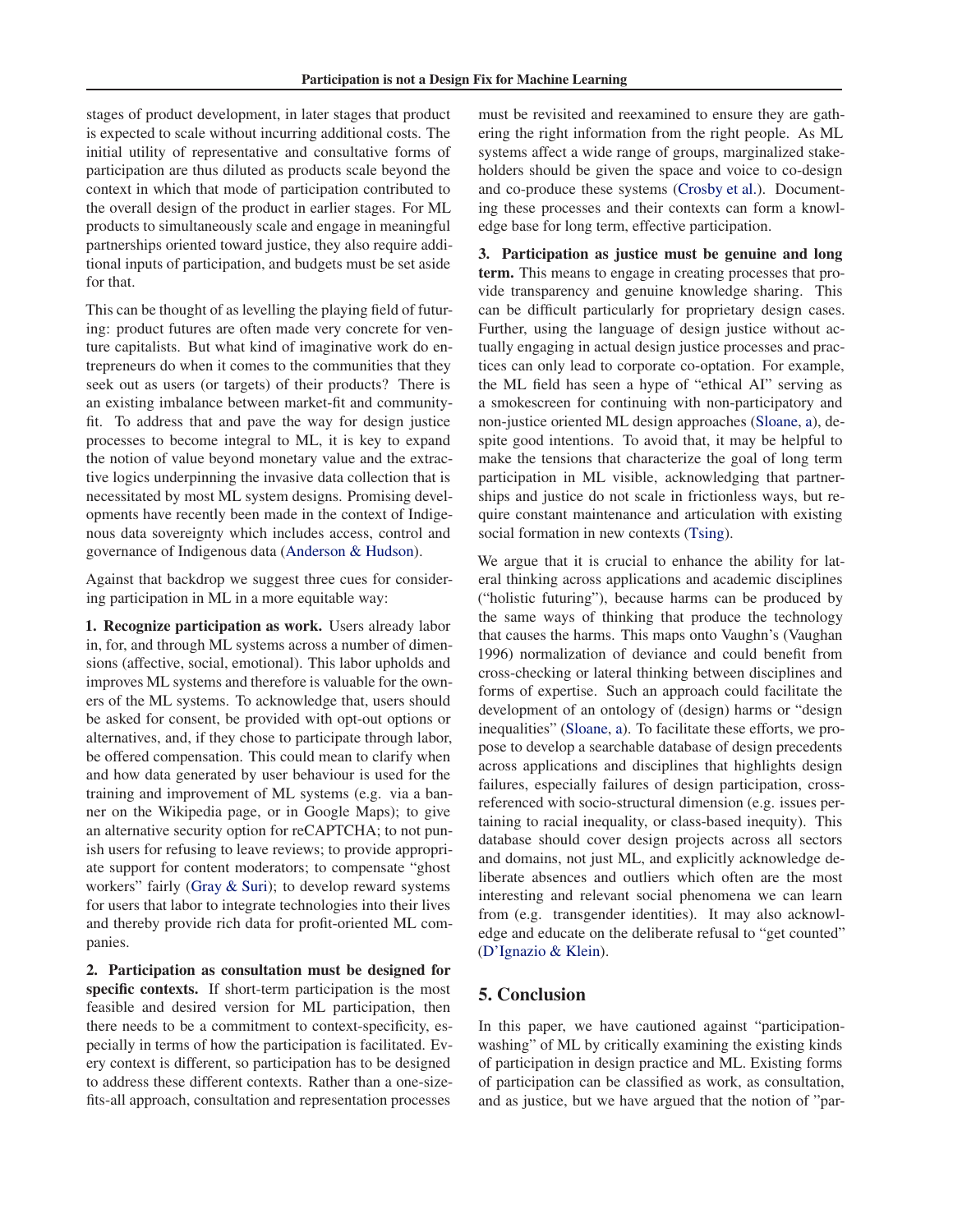ticipation" should be expanded to acknowledge more subtle, and possibly exploitative, forms of community involvement in participatory ML design. This framing allows for understanding participatory design as a necessarily situated and context-dependent endeavor which is at odds with industrial prerogatives of extraction and context-independent scalability. Against that backdrop, it is imperative to recognize design participation as work; to ensure that participation as consultation is context-specific; and that participation as justice must be genuine and long term. Therefore, we argue that developing a cross-sectoral database of design participation failures that is cross-referenced with socio-structural dimensions and highlights "edge cases" that can and must be learned from.

## References

- Agid, S. "...it's your project, but it's not necessarily your work...": infrastructuring, situatedness, and designing relational practice. In *Proceedings of the 14th Participatory Design Conference on Full papers - PDC '16*, pp. 81–90. ACM Press. ISBN 978-1- 4503-4046-5. doi: 10.1145/2940299.2940317. URL http://dl.acm.org/citation.cfm?doid=2940299.2940317.
- Anderson, J. and Hudson, M. IP and indigenous data sovereignty: The traditional knowledge and biocultural labels and notice system. In *NYU Engelberg Innovation Colloquium Paper*.
- Asaro, P. M. Transforming society by transforming technology: the science and politics of participatory design. 10:34.
- Baum, F., MacDougall, C., and Smith, D. Participatory action research. 60(10):854–857. ISSN 0143-005X. doi: 10.1136/jech.2004.028662. URL http://jech.bmj.com/cgi/doi/10.1136/jech.2004.028662.
- Bleecker, J. Design fiction: A short essay on design, science, fact and fiction. URL https://bit.ly/2B9rqjg. Type: Journal Article.
- Bolukbasi, T., Chang, K.-W., Zou, J. Y., Saligrama, V., and Kalai, A. T. Man is to computer programmer as woman is to homemaker? debiasing word embeddings. In *Proceedings of the 30th Conference on Neural Information Processing Systems*, pp. 9.
- boyd, d. and Crawford, K. Critical questions for big data: Provocations for a cultural, technological, and scholarly phenomenon. 15(5):662–679. ISSN 1369-118X, 1468-4462. doi: 10.1080/1369118X.2012.678878. URL http://www.tandfonline.com/doi/abs/10.1080*i*niegratingsnew2Cetknologies78.
- Bratteteig, T. and Verne, G. Does AI make PD obsolete?: exploring challenges from artificial intelligence to participatory design. In *Proceedings of the 15th Participatory Design Conference on Short Papers, Situated Actions, Workshops and Tutorial - PDC '18*, pp. 1–5. ACM Press. ISBN 978-1- 4503-5574-2. doi: 10.1145/3210604.3210646. URL http://dl.acm.org/citation.cfm?doid=3210604.32106
- Buolamwini, J. and Gebru, T. Gender shades: Intersectional accuracy disparities in commercial gender classification. In *Proceedings of Machine Learning Research*, volume 18.
- Candy, S. The futures of everyday life: Politics and the design of experiential scenarios.
- Candy, S. and Dunagan, J. Designing an experiential scenario: the people who vanished. 86:136–153. ISSN 0016-3287. Type: Journal Article.
- Chandler, A. D. and Hikino, T. *Scale and scope: the dynamics of industrial capitalism*. Belknap Press. ISBN 978-0-674-78994-4.
- Choi, J. H.-j., Forlano, L., and Kera, D. Situated automation: Algorithmic creatures in participatory design. In *Proceedings of the Participatory Design Conference*.
- Costanza-Chock, S. *Design Justice*. MIT Press. Type: Book.
- Crosby, Bryson, Quick, and Slotterback. Designing public participation processes. In *Leadership for the common good: tackling public problems in a shared-power world*, Public Administration Review.
- D'Ignazio, C. and Klein, L. F. *Data Feminism*. Strong ideas series. The MIT Press. ISBN 978-0-262-04400-4.
- DiSalvo, C. *Adversarial design*. MIT Press, a. ISBN 0- 262-01738-5. Type: Book.
- DiSalvo, C. Design and the construction of publics. 25(1): 48–63, b. Type: Journal Article.
- DiSalvo, C., Jenkins, T., and Lodato, T. Designing speculative civics. In *Proceedings of the 2016 CHI Conference on Human Factors in Computing Systems*, pp. 4979–4990. ACM. ISBN 1-4503-3362-1. Type: Conference Proceedings.
- Dunne, A. and Raby, F. *Speculative Everything: Design, Fiction, and Social Dreaming*. MIT Press. ISBN 0-262- 01984-1. Type: Book.

Elish, M. C. and Mateescu, A. AI in context: The labor of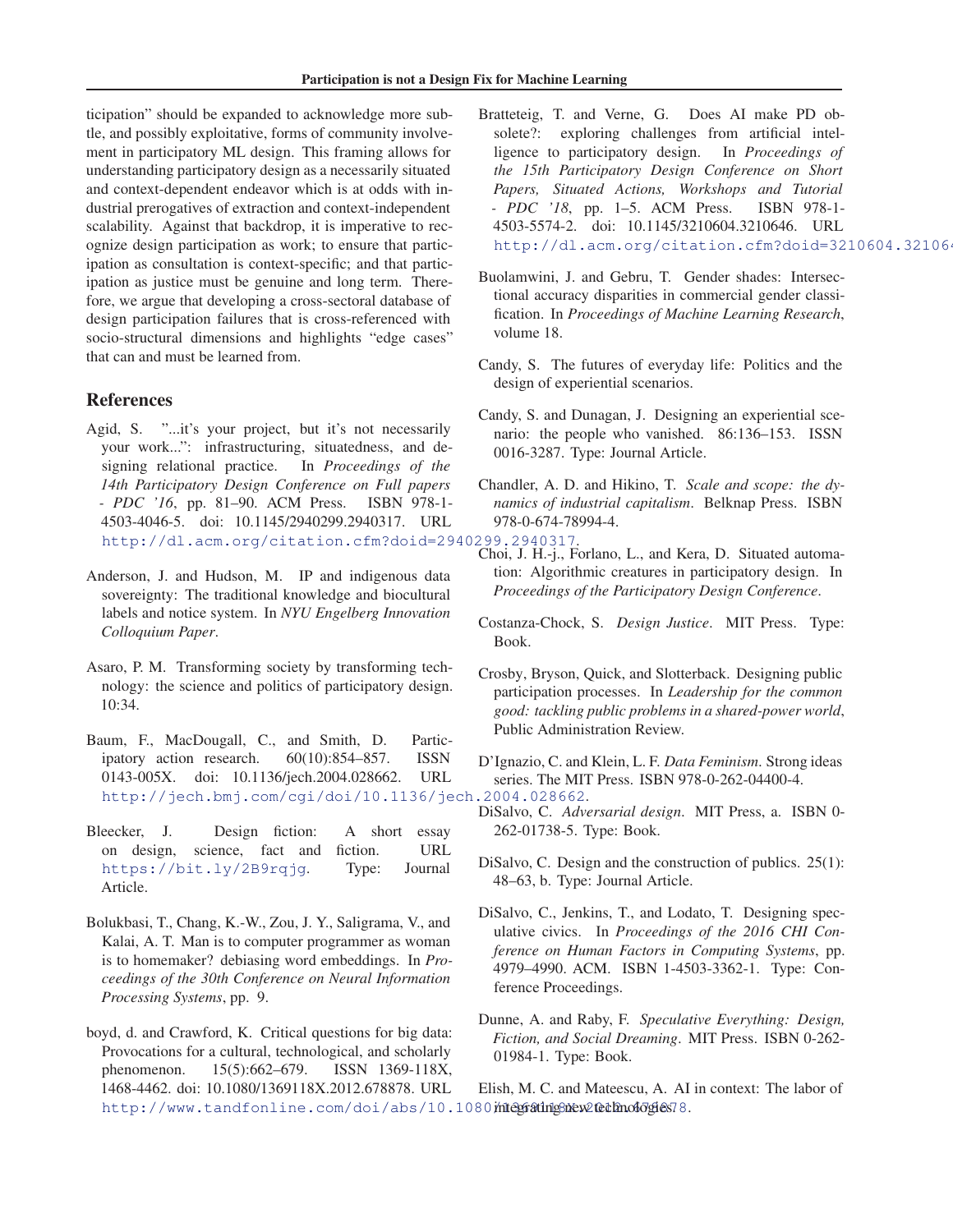- Eubanks, V. *Automating Inequality: How High-Tech Tools Profile, Police, and Punish the Poor*. St. Martin's Press.
- Flanagan, M. and Nissenbaum, H. *Values at Play in Digital Games*. MIT Press. Type: Book.
- Forlano, L. The danger of intimate algorithms. a. Type: Magazine Article.
- Forlano, L. Posthumanism and design. 3(1):16–29, b. Type: Journal Article.
- Forlano, L. Stabilizing/destabilizing the driverless city: Speculative futures and autonomous vehicles. 13, c. Type: Journal Article.
- Forlano, L. and Halpern, M. Reimagining work: Entanglements and frictions around future of work narratives. (26):32–59. Type: Journal Article.
- Forlano, L. and Mathew, A. From design fiction to design friction: Speculative and participatory design of valuesembedded urban technology. 21(4):7–24. Type: Journal Article.
- Gabrilovich, E. and Markovitch, S. Wikipediabased semantic interpretation for natural language processing. 34:443–498. ISSN 1076-9757. doi: 10.1613/jair.2669. URL https://jair.org/index.php/jair/article/vi264.15SSN50306-3127. Type:Journal Article.
- Gagne, Y. How we fought our landlord's secretive plan for facial recognition—and won. URL https://bit.ly/2Ce9ODt. Library Catalog: www.fastcompany.com.
- Goldman, M. *Imperial Nature: The World Bank and Struggles for Social Justice in the Age of Globalization*. Yale Agrarian Studies Series. Yale University Press.
- Gray, M. L. and Suri, S. *Ghost Work: How to Stop Silicon Valley from Building a New Global Underclass*. Houghton Mifflin Harcourt. ISBN 978-1-328-56624-9.
- Hamraie, A. and Fritsch, K. Crip technoscience manifesto. 5(1):1–33. ISSN 2380-3312, 2380-3312. doi: 10.28968/cftt.v5i1.29607. URL https://catalystjournal.org/index.php/cata*hum tchme i c Popevsjeom Me AAAI 2011 Spring Sympo-*
- Hansson, K., Forlano, L., Choi, J. H.-j., DiSalvo, C., Pargman, T. C., Bardzell, S., Lindtner, S., and Joshi, S. Provocation, conflict, and appropriation: the role of the designer in making publics. 34(4):3–7. ISSN 0747-9360. Type: Journal Article.
- Heitlinger, S., Foth, M., Clarke, R., DiSalvo, C., Light, A., and Forlano, L. Avoiding ecocidal smart cities: participatory design for more-than-human futures. In *Proceedings of the 15th Participatory Design Conference:*

*Short Papers, Situated Actions, Workshops and Tutorial-Volume 2*, pp. 51. ACM. ISBN 1-4503-5574-9. Type: Conference Proceedings.

- Hickel, J. *The Divide Global Inequality from Conquest to Free Markets*. W. W. Norton & Company.
- Hillgren, P.-A., Seravalli, A., and Emilson, A. Prototyping and infrastructuring in design for social innovation. 7(3): 169–183. ISSN 1571-0882. Type: Journal Article.
- Keshavarz, M. and Maze, R. Design and dissensus: framing and staging participation in design research. 11(1): 7–29. ISSN 1448-7136. Type: Journal Article.
- Krizhevsky, A., Sutskever, I., and Hinton, G. E. ImageNet classification with deep convolutional neural networks. 60(6):84–90. ISSN 0001- 0782, 1557-7317. doi: 10.1145/3065386. URL https://dl.acm.org/doi/10.1145/3065386.
- Langley, P. Crafting papers on machine learning. In Langley, P. (ed.), *Proceedings of the 17th International Conference on Machine Learning (ICML 2000)*, pp. 1207– 1216, Stanford, CA, 2000. Morgan Kaufmann.
- Le Dantec, C. A. and DiSalvo, C. Infrastructuring and the formation of publics in participatory design. 43(2):241–
- Martin Jr., D., Prabhakaran, V., Kuhlberg, J., Smart, A., and Isaac, W. S. Participatory Problem Formulation for Fairer Machine Learning Through Community Based System Dynamics. *arXiv:2005.07572 [cs, stat]*, May 2020.
- Mayer-Schönberger, V. and Cukier, K. Big Data: A Revolu*tion that Will Transform how We Live, Work, and Think*. Houghton Mifflin Harcourt. ISBN 978-0-544-00269-2.
- Mouffe, C. Pluralism, dissensus and democratic citizenship. pp. 1–10. Type: Journal Article.
- Neuhauser, L. and Kreps, G. L. Participatory design and artificial intelligence: Strategies to improve health communication for diverse audiences. In *AI and Health Com-*
- *sium (SS-11-01)*, pp. 4. AAAI.
- Nissenbaum, H. How computer systems embody values. 34(3):117–119. Type: Journal Article.
- Noble, S. U. *Algorithms of Oppression: How Search Engines Reinforce Racism*. NYU Press.
- O'Malley, J. Captcha if you can: how you've been training AI for years without realising it | TechRadar. URL https://bit.ly/37H1esA.